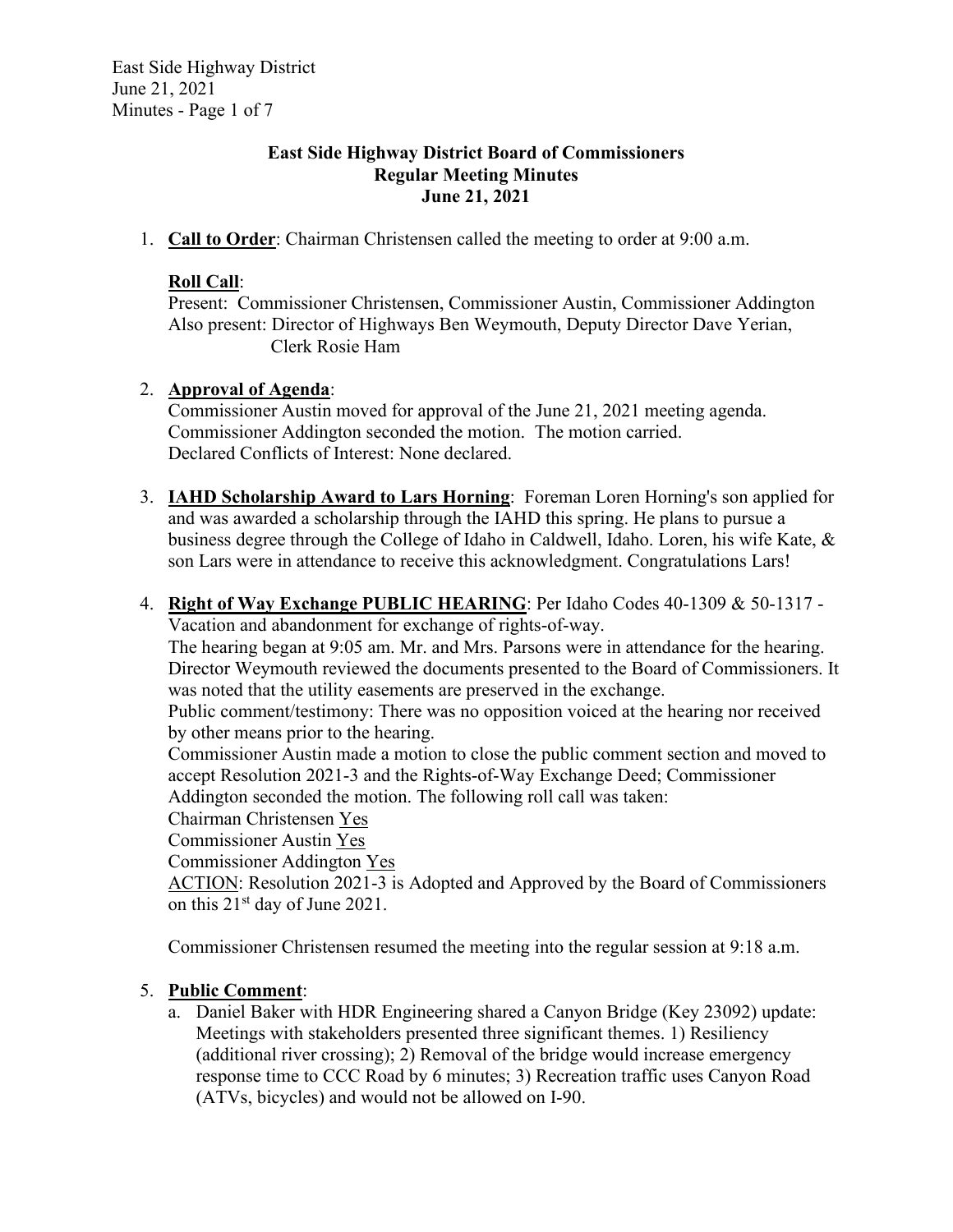East Side Highway District June 21, 2021 Minutes - Page 2 of 7

> Stakeholder meetings should be completed by the end of the month followed by traffic studies for two weeks, then public meetings in September. ITD plans construction on I90 in the spring of 2024.

Commissioner Austin inquired if ITD would be receptive to adding width to their bridge to allow for dual usage. He would like to see government agencies work in tandem to improve the infrastructure but believes it could decrease costs. Director Weymouth wasn't sure if ITD would allow a local road on their system. Canyon Road on the east side of the river could be problematic with the right-of-way, and realigning on both sides of Canyon Road would require a significant lift due to flood levels. Action: Director Weymouth and Mr. Baker will share the idea with ITD.

b. Angie Comstock with JUB provided a project status update:

Key 20094 French/Fernan: She and Director Weymouth have field reviews planned this week to work through some details before the pre-construction, which begins the 2<sup>nd</sup> week of July. More public outreach is planned. SD 3 Shed: Final request of payment to Ginno Construction has been processed. Some landscaping and finalization of the stormwater permit are all that remain. Director Weymouth clarified that Ginno Construction would pay for the initial propane tank fills that the District was billed for earlier this year. FLAP: (for Yellowstone Trail Road) Our goal is to have a prepared application for the next segment when the process opens again this fall.

c. Resident Lorna Casey Kaiser addressed the Board concerning the May 2021 election results. Her complaint to the County Clerk questioned the legitimacy of the voter's registration of candidate Angela Sieverding, who has multiple addresses. She received the post-hearing letter from the County Clerk cited Idaho Code 34-107 and their interpretation of the 'Intent to return' segment of the code. She feels the same 'intent to return' theory should have applied to both addresses. She also shared her concerns about the importance of Commissioners primary residence be within the district they represent. Mrs. Casey Kaiser requested the District seek assistance from the Idaho Association of Highway Districts and legislatively improve definitions of residency.

Attorney Weeks said the District does not have legal standing to challenge an election or to initiate a recall; however, there are mechanisms in place that allows electors to pursue these matters. She has spoken with IAHD Executive Director Nick Veldhouse regarding potential election items and also noted that City Council residency requirements are much stricter than Highway Districts.

- 6. **Approval of Minutes:** Commissioner Addington moved to approve the May 10, 2021 minutes as presented. Commissioner Austin seconded the motion. The motion carried.
- 7. **Approval of Treasury Report**: Commissioner Austin moved to approve the Treasury Report as presented. Commissioner Addington seconded the motion. The motion carried.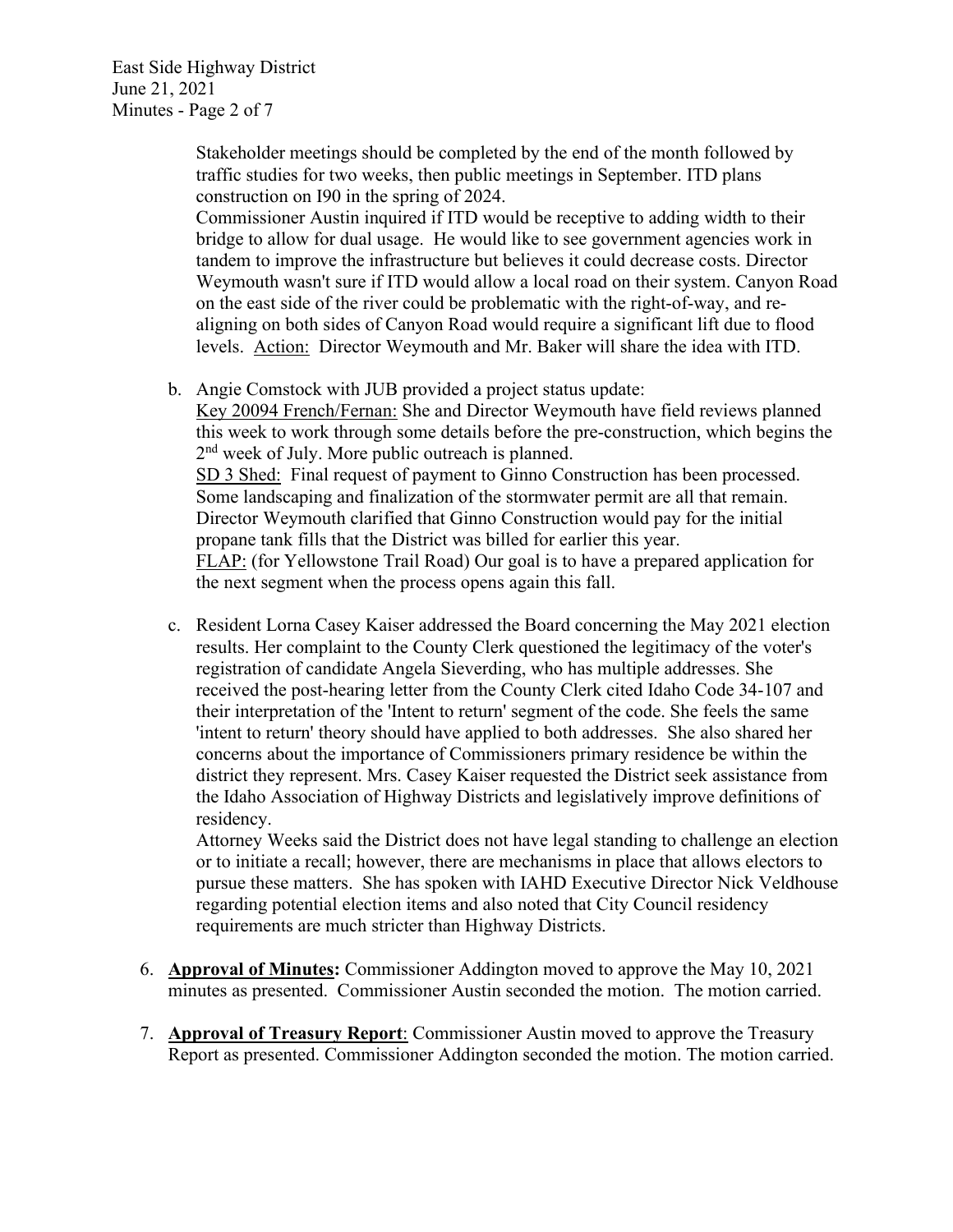East Side Highway District June 21, 2021 Minutes - Page 3 of 7

#### 8. **New Business**

- **A.** Key 22872 State & Local Agreement for the Canyon Road & Fernan Lake Road Guardrail project: The total project is estimated at \$689K, with the District's portion of (7.34%) at \$50.5K. Our portion is already set aside and we are pushing for shovelready status. The design is scheduled for 2023 and construction planned in 2024. Action: After deliberations, Commissioner Austin moved to approve the SLA. Commissioner Addington seconded the motion. The motion carried.
- **B.** JUB Job Status Report (addressed earlier under the Visitor's section)
- **C.** JUB Project #20-21-0003 Task 030: Director Weymouth explained that the District has a solid foundation for our GIS date. However, it is a single-user application, which presents inherent limitations. JUB Engineering reviewed and assessed the existing system to provide the Board with recommendations for multi-faceted usage. By moving to a web-based platform with multiple applications to include right-ofway information, mapping, pavement management, sign management, culvert management, and right-of-way permits. This platform would provide access to all administrative personnel and the Foreman both in the office/shops as well as in the field, thereby increasing efficiencies and productivity. Engineer Hassell said transitioning from a right-of-way repository to full system utilization could provide more efficient staff time. He added that other agencies/ Highway Districts employ GIS with 20 data sets vs. 1 data set. Attorney Weeks recalled that the original GIS grant was limited to right-of-way with the intent to expand to additional layers, including infrastructure and utilities. Action: Motion by Commissioner Austin to approve JUB Project #20-21-0003 Task 030. Commissioner Addington seconded the motion. The motion carried.
- **D.** MIN21-0036 Hidden View Plat Review: Director Weymouth presented this proposed two-lot residential minor subdivision on Skyview Road (#304B). His review determined the following: The plat dedication and easements shall comply with the AHDKC Standards. The adjoining roadway is already built to AHDKC Standards, so Road Development Agreement will not be necessary. Access permits to Skyview Road must meet AHDKC Standards.

Action: Commissioner Addington made a motion to approve MIN21-0036 and, pending no changes, that the Chairman to sign the final plat. Commissioner Austin seconded the motion. The motion carried.

**E.** MIN20-0091 Barrett's Acres Plat Review: Director Weymouth presented this proposed three-lot residential minor subdivision on Arrow Road (#303). His review determined the following: Arrow Road does not meet the Fire District nor AHDKC Standards; furthermore, our right-of-way and maintenance jurisdiction ends prior to this development. The applicant will need a Road Development Agreement to mitigate the impact. Access shall comply with all the requirements of ESHD Ordinance 2019-02.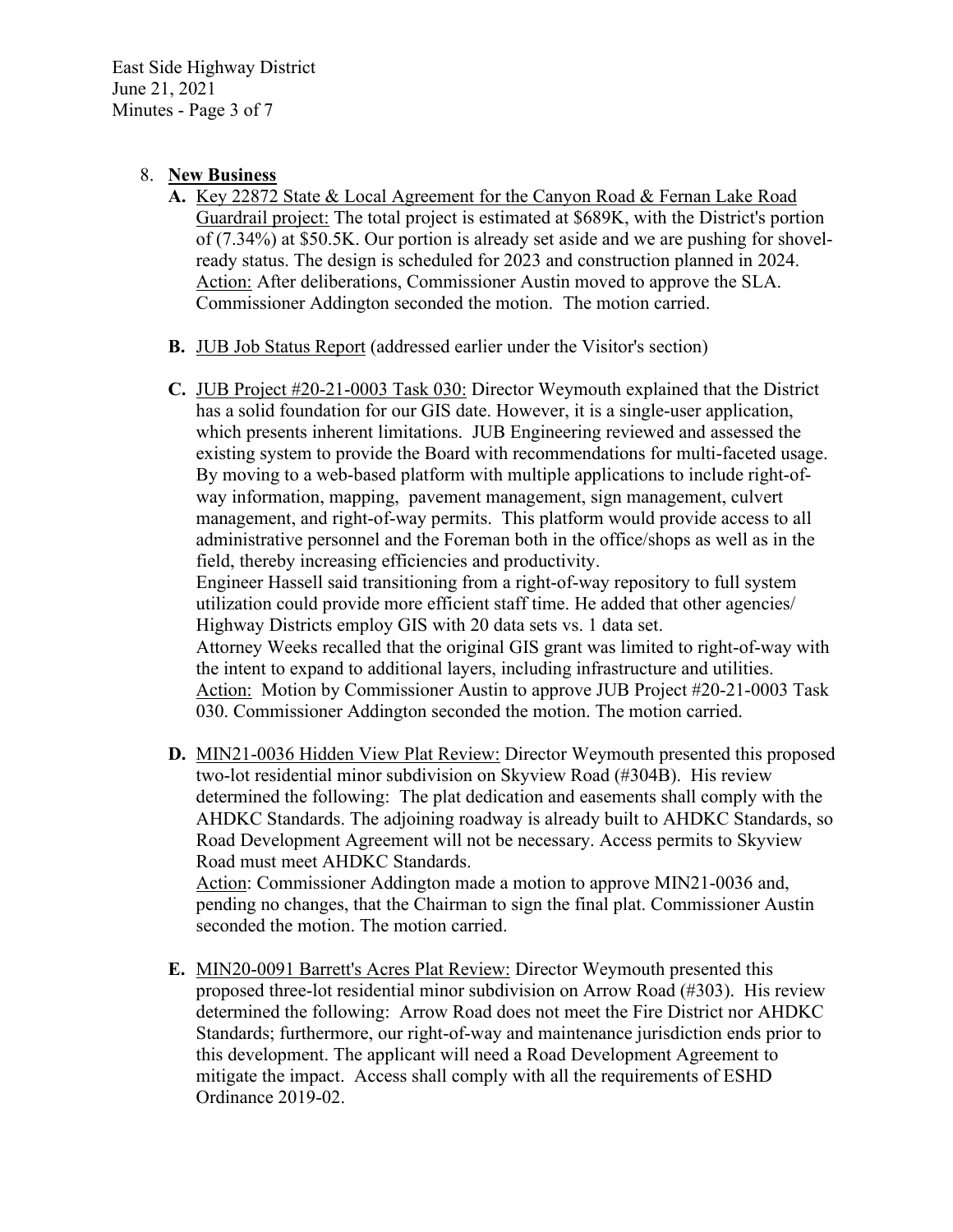East Side Highway District June 21, 2021 Minutes - Page 4 of 7

> Action: Commissioner Addington made a motion approving MIN20-0094 and authorizing staff to proceed with the Road Development Agreement. After the RDA is in place, the Chairman may sign the final plat. Commissioner Austin seconded the motion. The motion carried.

**F.** MIN21-0047 Lago Vista Plat Review: The developer asked for our review prior to us receiving the Agency Comment Packet from KCCD, as per the usual process. Director Weymouth informed the applicant another review fee would be required if there are differences between what we initially reviewed and what we receive from the County. Director Weymouth's initial review determined the following: The proposed development is accessed from a private road that connects to SH 97; therefore, we have no conditions of approval.

Action: Commissioner Addington made a motion to approve MIN21-0047 and, pending no changes, that the Chairman to sign the final plat. Commissioner Austin seconded the motion. The motion carried.

**G.** Administrative Fees: All the fees in Exhibit G are increasing by various amounts and more than 5%; therefore, a public hearing is required by Idaho Code. It was noted that a verbiage change in the "proposed deposits" section of the exhibit should be updated prior to the hearing that specifies 'Minimum deposit'. The minor subdivision Fee-In-Lieu-Of Construction was discussed at length. Recent engineer's estimates range from \$15-35K, and the Consumer Price Index indicates \$5K on the lowest end. Although it will not be enough, the Commissioners believe an increase to \$7.5K with an annual re-evaluation would be a start in the right direction. Action: Commissioner Austin moved to approve scheduling a public hearing for the proposed fee increase on July 19, 2021. Commissioner Addington seconded the motion. The motion carried.

Chairman Christensen called a short recess at this time. The agenda items continued upon reconvening to the regular session.

**H.** Resolution 2021-4 Director of Highways Authorities: Attorney Weeks drafted this resolution that recognizes and clarifies the existing authority structure. Commissioner Austin said it is the Board's position to set policies, and since we have invested in the expertise of the Director of Highways and Deputy Director positions, it is important to further establish their authorities, roles, and delegations within the District as indicated in I.C. 40-619. Commissioner Austin moved to adopt Resolution 2021-4 and Commissioner Addington seconded the motion. The motion carried. The following roll call vote was taken.

Commissioner Christensen Yes

Commissioner Austin Yes

Commissioner Addington Yes

 The resolution was approved and adopted by the East Side Highway District Board of Commissioners with unanimous approval.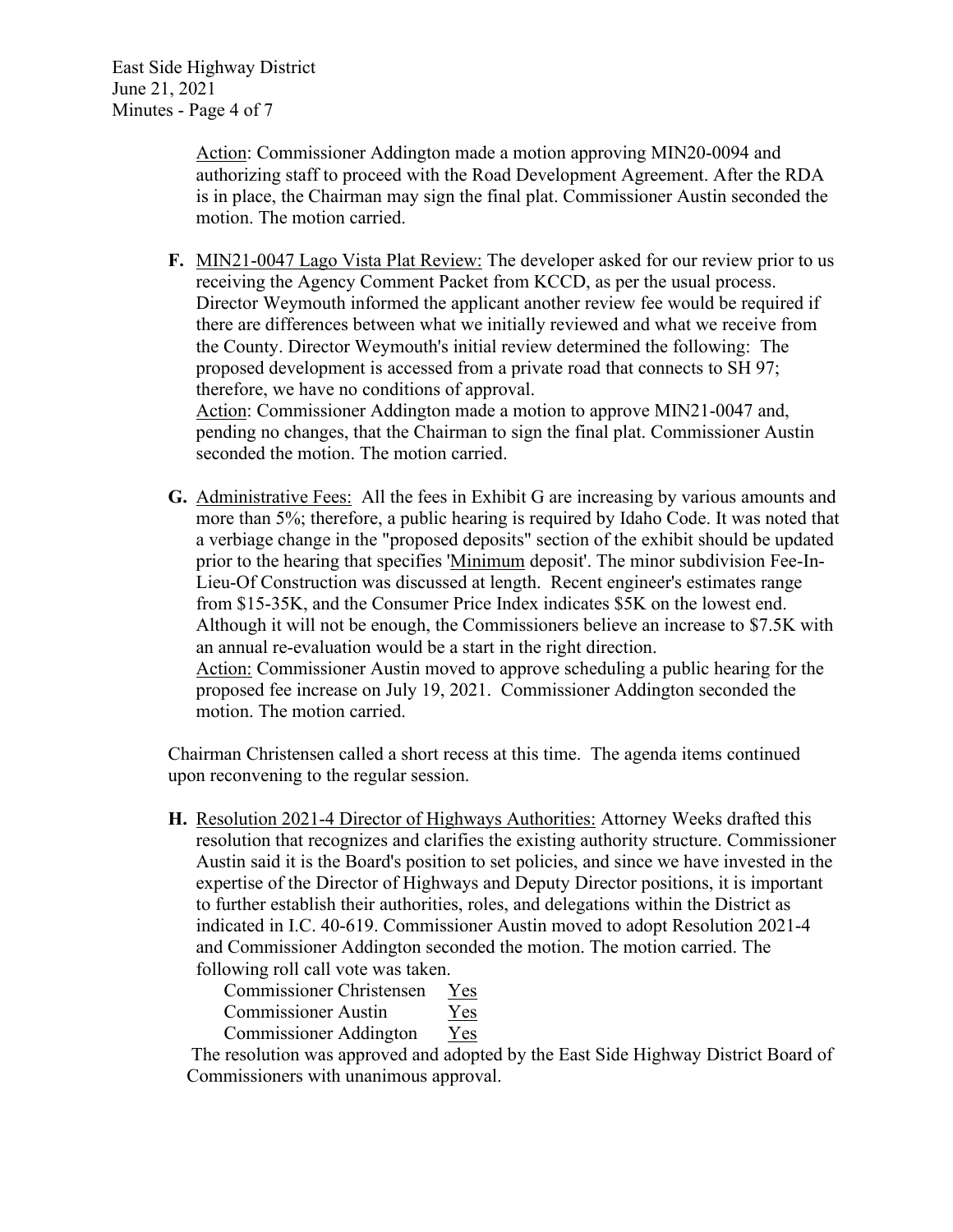East Side Highway District June 21, 2021 Minutes - Page 5 of 7

> **I.** Executive Session: Commissioner Austin made a motion to enter into Executive Session at 10:55 a.m., as authorized by Idaho Code section(s) 74-206 (I) to discuss Boothe Park and 74-206 (B) to discuss Risk Management. Commissioner Addington seconded the motion. A roll call vote was taken whether to enter into an Executive Session. Commissioner Addington voted in favor, Commissioner Austin voted in favor, and Commissioner Christensen voted in favor. The motion carried, and the Board entered into an executive session.

The Board reconvened to its regular session at 11:20 a.m. following the executive session. The Board took no action..

# 9. **Old Business**

- 1. SD3 Shed: Commissioner Austin reiterated his offer to assist with financing should the District pursue a lease option.
- 2. KC Land Use & Development Code: Ongoing
- 3. CDA Road Master Plan & Speed Signage: Director Weymouth connected with City of CDA Engineer Chris Bosley. He believes the City is still determining specific design options, so a cooperative speed reduction effort where the jurisdictions adjoin may be delayed. Commissioner Christensen said Welch Comer Engineering Study recommended a 35mph speed limit. He would like price quotes for flashing speed limit signs and asked staff to work with the Sheriff's Department to determine the best sign placement. Director Weymouth shared information with the Commissioners about a potential development/project at the existing Tony's Restaurant.
- 4. Road Validations: Ongoing

Upcoming Meetings: Commissioner Christensen will be attending the next KMPO meeting. The Special Call for swearing-in will be moved from July  $1<sup>st</sup>$  to the  $6<sup>th</sup>$  per the request of Commissioner Elect Angela Sieverding.

10. Correspondence - no discussion

#### 11. **Staff Reports**

Clerk's Report: none Director of Highways Report:

- Integrated Personnel sent us Josh Atkins for our Sub 1 Shop crewman position to start on June 28th.
- 765-Tech is assessing several old computers and a laptop to determine the usability and upgrading possibilities to Windows 10. We want to get internet at the Sub 2  $\&$  3 shops. Considering their age, it is likely we will purchase two new basic computers for the Foreman. Once we get internet at all locations, we can discontinue the fax lines.
- We recently purchased office furniture and shop supplies from Federal Surplus at a significant savings.
- HDR Engineering is doing an incredible job of staying on task with the Canyon Bridge project.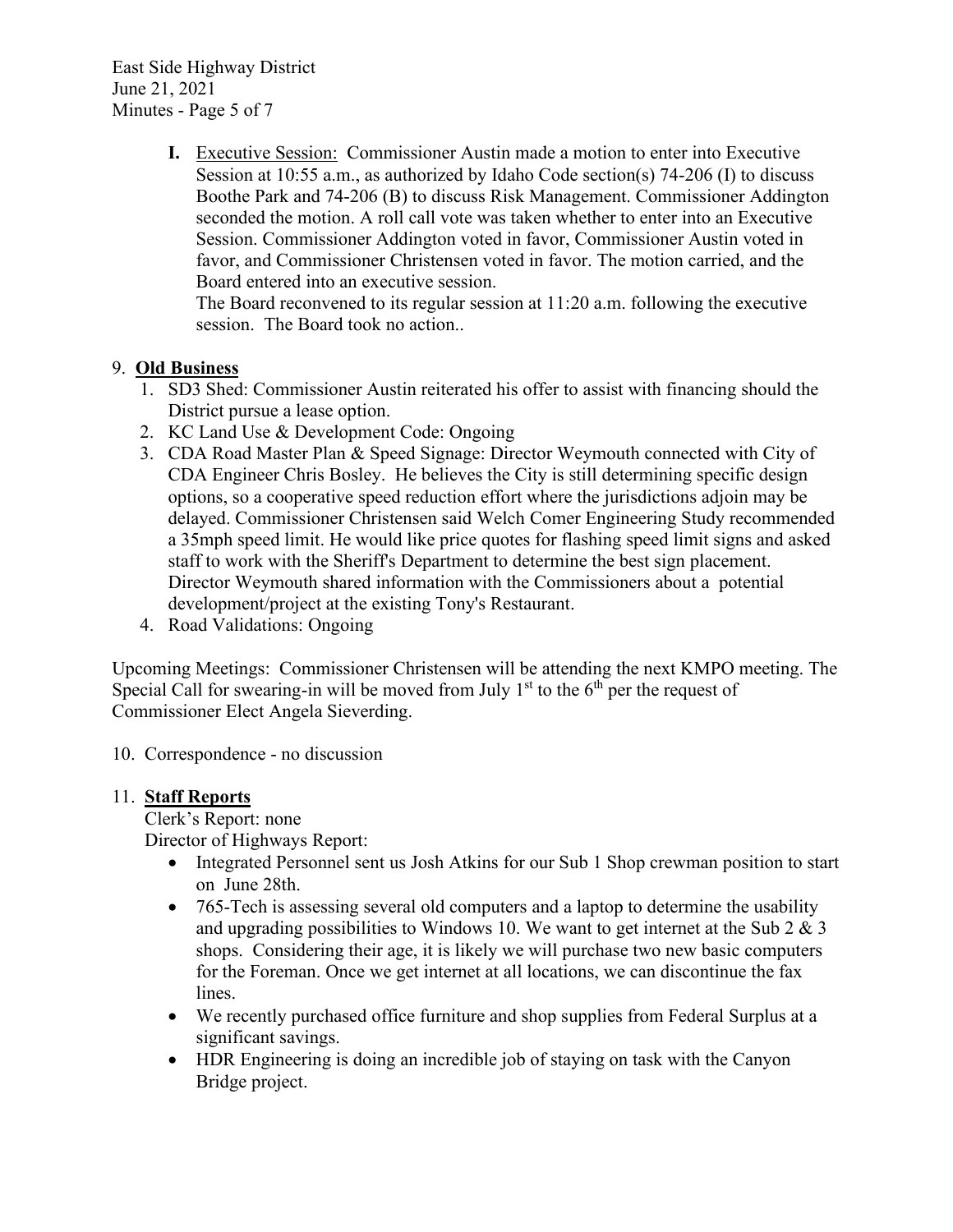East Side Highway District June 21, 2021 Minutes - Page 6 of 7

> • Since the last board meeting, we have chip sealed (first shot) Latour Creek Road, Parker Ave, and Wolf Lodge Creek Road.

Deputy Director's Report:

- The foremen and crew are doing a fantastic job. He is impressed with their performance and communication - everyone is professional.
- Chip seal projects should be completed by the July  $4<sup>th</sup>$  weekend.
- Normal summer maintenance projects and helping Worley HD with their chip seal projects are next on the agenda.
- The Road Stabilization Program is complete for this year, and with that being said, we are getting more requests from residents to add their road to the program. This would be assessed on a case-by-case basis with cost and budgetary considerations.

# Commissioners' Report:

Commissioner Addington reported a conversation with resident David Bertsch regarding road stabilization on Sunset Drive (325B). Foreman Christensen said there are portions of the road that will need work before it would be a candidate for the program. He also said it was really nice to witness the progress on Parker Ave.

Commissioner Austin talked about Lakes Highway District's use of a 550 vs. dump truck. Deputy Director Yerian said they are a useful vehicle in urban settings; however, they are high maintenance and lack longevity. Commissioner Austin said the upgraded staff positions were a positive move, and he is proud of the long-range budget plans and grant success.

Commissioner Christensen said he appreciates all the work getting done. He thanked Commissioner Austin for his contributions to the District and the Board.

Chairman Christensen called a short recess at this time. The budget workshop began upon reconvening to the regular session.

12. **Budget Workshop:** The District Director and Clerk attended the Budget Levy Workshop recently. Legislative changes rendered the existing L2 form and formula non-useable. The new form, formula, and data are not quite available yet. Staff and the Commissioners worked their way through the line items of the draft budget and reviewed the CIP for any updates. Staff asked if the annual wage comparison between AHDKC members was helpful. Commissioner Christensen said the wage portion is helpful. Staff will obtain updated data from the other districts to share with the Board.

# 13. **Adjournment**

There being no further business to come before the Board, Commissioner Austin made a motion to adjourn. Commissioner Addington seconded the motion. The motion carried.

 $\overline{\phantom{a}............a}$  , and the contract of  $\overline{\phantom{a}.........a}$  , and  $\overline{\phantom{a}.........a}$  , and  $\overline{\phantom{a}.........a}$  , and  $\overline{\phantom{a}......a}$  , and  $\overline{\phantom{a}......a}$  , and  $\overline{\phantom{a}......a}$  , and  $\overline{\phantom{a}......a}$  , and  $\overline{\phantom{a}......a}$  , and  $\$